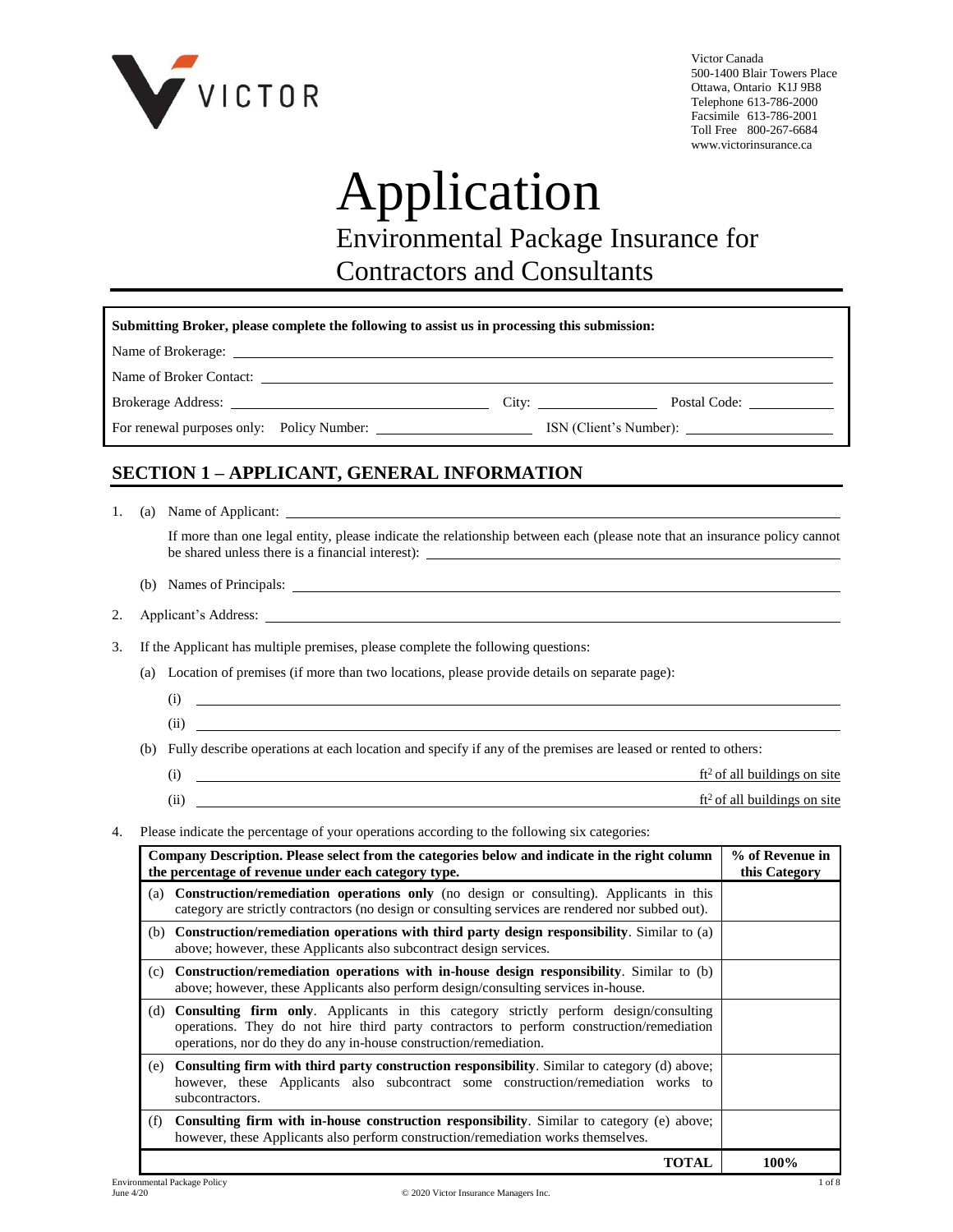|  |  | Website Address (if no website, please provide company brochure or state not available): |  |
|--|--|------------------------------------------------------------------------------------------|--|
|  |  |                                                                                          |  |

| 6.  | (a) How long has the Applicant been in business?                                                                                                                      |                      |
|-----|-----------------------------------------------------------------------------------------------------------------------------------------------------------------------|----------------------|
|     | (b)                                                                                                                                                                   |                      |
|     | Are all employees covered by Workers' Compensation?<br>(c)                                                                                                            | YES $\Box$ NO $\Box$ |
| 7.  | Is the Applicant a member of any professional organizations or associations?                                                                                          | YES $\Box$ NO $\Box$ |
|     |                                                                                                                                                                       |                      |
| 8.  | Has your company in the past performed or does it anticipate performing work or rendering services in the forthcoming year<br>for projects located outside of Canada? | YES $\Box$ NO $\Box$ |
|     |                                                                                                                                                                       |                      |
|     | ,我们也不会有什么?""我们的人,我们也不会有什么?""我们的人,我们也不会有什么?""我们的人,我们也不会有什么?""我们的人,我们也不会有什么?""我们的人<br>,我们也不会有什么。""我们的人,我们也不会有什么?""我们的人,我们也不会有什么?""我们的人,我们也不会有什么?""我们的人,我们也不会有什么?""我们的人  |                      |
| 9.  | Please provide a brief description of the operations performed/services provided:                                                                                     |                      |
|     |                                                                                                                                                                       |                      |
| 10. | Contractual Liability:                                                                                                                                                |                      |
|     | Does the Applicant enter into formal contractual agreements with subcontractors or subconsultants?<br>(a)                                                             | YES $\Box$ NO $\Box$ |
|     | If yes, does the Applicant require being added as an additional insured to the sub's CGL policy?                                                                      | YES $\Box$ NO $\Box$ |
|     | If yes, does the Applicant require being added as an additional insured on the sub's Pollution Liability policy?                                                      | YES $\Box$ NO $\Box$ |

- (b) Are the Applicant's subcontractors required to submit commercial general liability insurance certificates (minimum  $$1,000,000$  limit)? YES  $\Box$  NO  $\Box$
- (c) Are the Applicant's subcontractors required to submit pollution liability insurance certificates (minimum \$1,000,000  $limit)$ ? YES  $\Box$  NO  $\Box$
- (d) Are the Applicant's subconsultants required to submit errors and omissions insurance certificates (only respond if you are requesting errors and omissions coverage)? YES  $\Box$  NO  $\Box$ are requesting errors and omissions coverage)?
- (e) Please submit a copy of the insurance indemnity provisions of the regular contract used with subcontractors or subconsultants. See Attached  $\Box$  N/A  $\Box$

11. Does the Applicant or has the Applicant ever operated under a different name? YES  $\Box$  NO  $\Box$ 

If yes, please provide all previous names:

12. Have there ever been any claims against any of the entities named in the question above? YES  $\Box$  NO  $\Box$ 

If yes, please provide details:

### **SECTION 2 – COVERAGE DETAILS**

- 1. Is the Applicant renewing an existing policy that is already with Victor Insurance Managers Inc. (if yes, skip the remaining questions in Section 2 and continue to Section 3 Operations) YES  $\Box$  NO questions in Section 2 and continue to Section  $3 -$ Operations)
- 2. Please check the applicable boxes for the Policy Sections being requested:
	- Policy Section One Commercial General Liability Insurance (occurrence form only)
	- □ Policy Section Two Pollution Liability Insurance (occurrence form, not all applicants qualify)
	- □ Policy Section Two Pollution Liability Insurance (claims-made and reported form)
	- Policy Section Three Errors and Omissions Insurance (claims-made and reported form only, not all applicants qualify)
- 3. What is the proposed effective date of coverage?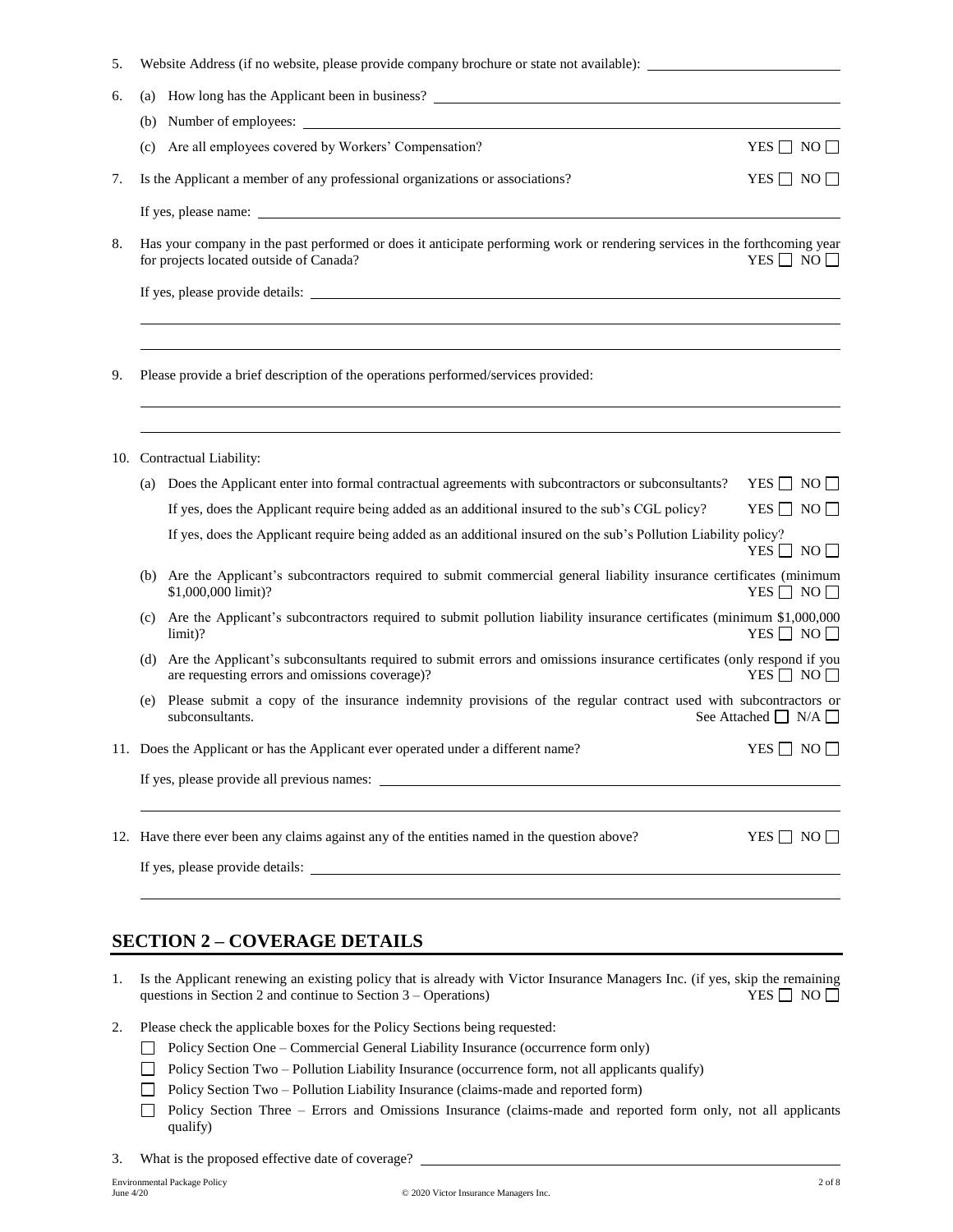| 4. Limit of liability required: $\Box$ \$1,000,000 |                | $\vert$ \$2,000,000    | $\Box$ \$5,000,000 | Other: \$                |
|----------------------------------------------------|----------------|------------------------|--------------------|--------------------------|
| 5. Deductible required:                            | $\Box$ \$5,000 | $\frac{1}{1}$ \$10.000 | $\Box$ \$25.000    | $\blacksquare$ Other: \$ |

6. Existing Coverage:

|                         | <b>Commercial General</b><br><b>Liability</b> | <b>Pollution Liability</b><br><b>Insurance</b> | <b>Errors and Omissions</b> |
|-------------------------|-----------------------------------------------|------------------------------------------------|-----------------------------|
| Insurer                 |                                               |                                                |                             |
| <b>Renewal Date</b>     |                                               |                                                |                             |
| Limit                   |                                               |                                                |                             |
| Deductible              |                                               |                                                |                             |
| <b>Retroactive Date</b> | N/A                                           |                                                |                             |

7. Has any insurer ever cancelled, declined or refused to renew or issue insurance of the type applied for? YES  $\Box$  NO  $\Box$ 

If yes, please provide details:

### **SECTION 3 – OPERATIONS**

1. Please list below the Applicant's five largest projects (current or completed) during the last three years:

| <b>Project Name and Location</b> | Revenue | <b>Services Provided</b> |
|----------------------------------|---------|--------------------------|
|                                  |         |                          |
|                                  |         |                          |
|                                  |         |                          |
|                                  |         |                          |
|                                  |         |                          |

2. Please provide a percentage of total revenue by client type (total should equal 100%):

| <b>Client Type</b>                                                     |       | % of Revenue |
|------------------------------------------------------------------------|-------|--------------|
| Industrial (water treatment plants, pipeline, processing plants, etc.) |       |              |
| Infrastructure (bridges, roads, landfill, etc.)                        |       |              |
| Residential (condos, apartments, homes, etc.)                          |       |              |
| Institutional/Public (hospitals, nursing homes, schools, hotels, etc.) |       |              |
| Commercial (malls, offices, warehouses, etc.)                          |       |              |
| Other, please list:                                                    |       |              |
|                                                                        | TOTAI | 100%         |

3. Do more than 50% of the Applicant's revenues emanate from any one single client? YES  $\Box$  NO  $\Box$ 

If yes, please provide details:

- 4. Has the Applicant listed in Section 1 of this application ever purchased a project-specific pollution policy or a project-specific E&O policy from Victor which is still in force? YES  $\Box$  NO  $\Box$ specific E&O policy from Victor which is still in force?
- 5. Operations and Revenue Profile Contracting Operations
	- (a) Does the Applicant perform construction/remediation operations or does the Applicant subcontract construction/ remediation operations to others?  $YES \Box NO \Box$

If yes, please complete both tables under item (b) below. If no, please move on to question 6.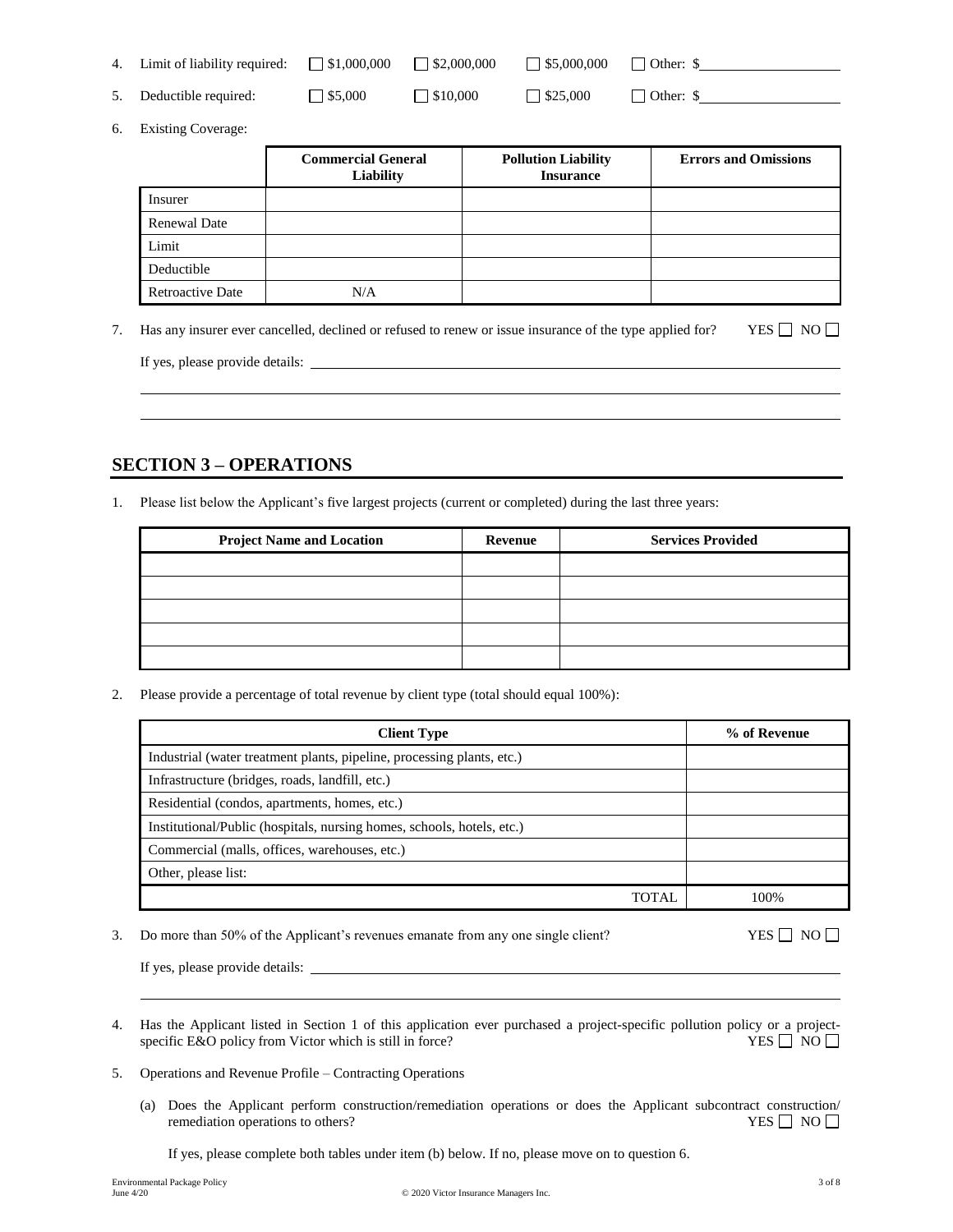|  | (b) Operations and Revenue Profile - Contracting Operations (Environmental and Non-environmental) |  |  |  |
|--|---------------------------------------------------------------------------------------------------|--|--|--|
|  |                                                                                                   |  |  |  |
|  |                                                                                                   |  |  |  |

| <b>Environmental Contracting Operations</b> | <b>Gross Revenue</b><br>performed in the<br>last 12 months | <b>Gross Revenue</b><br>projected for the<br>next 12 months | Projected<br>percentage<br>to be sublet |
|---------------------------------------------|------------------------------------------------------------|-------------------------------------------------------------|-----------------------------------------|
| Asbestos/Lead<br>Abatement:                 | \$                                                         | \$                                                          | $\frac{0}{0}$                           |
| Mould                                       | \$                                                         | \$                                                          | $\frac{0}{0}$                           |
| <b>Barrier/Liner Contractors</b>            | \$                                                         | \$                                                          | $\frac{0}{0}$                           |
| Dredging                                    | \$                                                         | \$                                                          | $\frac{0}{0}$                           |
| <b>Emergency Haz Material Cleanup</b>       | \$                                                         | \$                                                          | $\frac{0}{0}$                           |
| Groundwater Sampling                        | \$                                                         | \$                                                          | $\frac{0}{0}$                           |
| Groundwater Treatment and Recovery          | \$                                                         | \$                                                          | $\frac{0}{0}$                           |
| Haz Material Cleanup, Soil Excavation       | \$                                                         | \$                                                          | $\frac{0}{0}$                           |
| Hydrocarbon or Chemical Recycling/Recovery  | \$                                                         | \$                                                          | $\%$                                    |
| <b>Mobile Incinerators</b>                  | \$                                                         | \$                                                          | $\frac{0}{0}$                           |
| <b>On-site Haz Waste Treatment</b>          | \$                                                         | \$                                                          | $\frac{0}{0}$                           |
| PCB Oil/Equipment Retrofill and Removal     | \$                                                         | \$                                                          | $\frac{0}{0}$                           |
| Soil Sampling                               | \$                                                         | \$                                                          | $\frac{0}{0}$                           |
| Tank Removal/Installation                   | \$                                                         | \$                                                          | $\%$                                    |
| <b>Waste Storage</b>                        | \$                                                         | \$                                                          | $\frac{0}{0}$                           |
| Other (specify)                             | \$                                                         | \$                                                          | $\%$                                    |
| <b>TOTAL</b> (Environmental Contracting)    | \$                                                         | \$                                                          |                                         |

|                                                   | <b>Gross Revenue</b><br>performed in the | <b>Gross Revenue</b><br>projected for the | Projected<br>percentage to |
|---------------------------------------------------|------------------------------------------|-------------------------------------------|----------------------------|
| <b>Non-environmental Contracting Operations</b>   | last 12 months                           | next 12 months                            | be sublet                  |
| Carpentry                                         | \$                                       | \$                                        | $\frac{0}{0}$              |
| <b>Construction Management</b>                    | \$                                       | \$                                        | $\frac{0}{0}$              |
| Demolition/Dismantling                            | \$                                       | \$                                        | %                          |
| Drilling                                          | \$                                       | \$                                        | $\frac{0}{0}$              |
| Electrical                                        | \$                                       | \$                                        | %                          |
| Excavation (Non Haz)/Grading                      | \$                                       | \$                                        | $\%$                       |
| <b>General Contracting</b>                        | \$                                       | \$                                        | $\%$                       |
| Home Builders, Developers                         | \$                                       | \$                                        | $\%$                       |
| HVAC/Mechanical                                   | \$                                       | \$                                        | %                          |
| Industrial Cleaners (incl. Sewer/Septic)          | \$                                       | \$                                        | $\frac{0}{0}$              |
| Insulation                                        | \$                                       | \$                                        | %                          |
| Logging                                           | \$                                       | \$                                        | $\frac{0}{0}$              |
| Masonry/Concrete                                  | \$                                       | \$                                        | %                          |
| Marine                                            | \$                                       | \$                                        | $\%$                       |
| Oil Lease                                         | \$                                       | \$                                        | $\%$                       |
| Operations and Maintenance                        | \$                                       | \$                                        | %                          |
| Painting                                          | \$                                       | \$                                        | %                          |
| Pesticide, Herbicide, Fungicide, Fertilizer appl. | \$                                       | \$                                        | $\frac{0}{0}$              |
| <b>Pipeline Construction/Cleaners</b>             | \$                                       | \$                                        | $\frac{0}{0}$              |
| Plumbing                                          | \$                                       | \$                                        | $\frac{0}{0}$              |
| Roofing                                           | \$                                       | \$                                        | $\%$                       |
| <b>Steel Erection</b>                             | \$                                       | \$                                        | %                          |
| <b>Street and Road Construction</b>               | \$                                       | \$                                        | %                          |
| Other (specify                                    | \$                                       | \$                                        | $\%$                       |
| <b>TOTAL</b> (Non-environmental Contracting)      | \$                                       | \$                                        |                            |

(c) Gross receipts applicable to work performed under a wrap-up liability policy:  $\frac{1}{2}$   $N/A$   $\Box$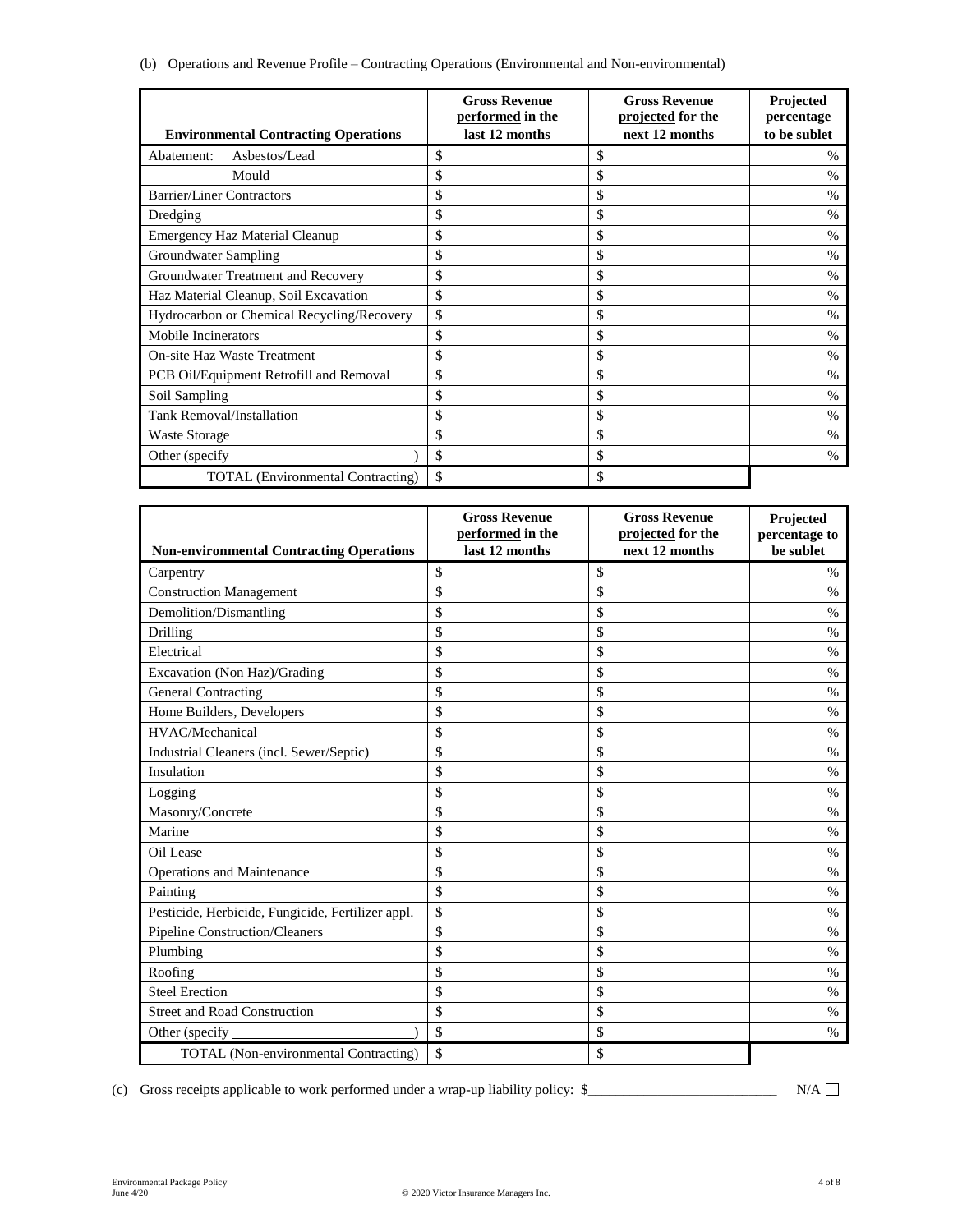#### 6. Operations and Revenue Profile – Environmental Consulting Operations

(a) Is the Applicant an environmental consulting firm?  $YES \Box NO \Box$ 

If yes, please complete the table listed in item (b) below. If no, please skip this section.

(b) Operations and Revenue Profile – Environmental Consulting Operations

|                                                                                                                                                                                             | <b>Gross Revenue</b><br>performed in the<br>last 12 months | <b>Gross Revenue</b><br>projected for the | Projected<br>percentage |
|---------------------------------------------------------------------------------------------------------------------------------------------------------------------------------------------|------------------------------------------------------------|-------------------------------------------|-------------------------|
| <b>Environmental Consulting Operations</b>                                                                                                                                                  |                                                            | next 12 months                            | to be sublet            |
| Asbestos Abatement Consulting, Planning and<br>Analysis                                                                                                                                     | \$                                                         | \$                                        | %                       |
| Asbestos Removal Management                                                                                                                                                                 | \$                                                         | \$                                        | %                       |
| Environmental Consulting incl. Risk<br>Management                                                                                                                                           | \$                                                         | \$                                        | %                       |
| <b>Environmental Audits of Real Estate</b>                                                                                                                                                  | \$                                                         | \$                                        | %                       |
| <b>Operations Audits of Manufacturing Plants</b>                                                                                                                                            | \$                                                         | \$                                        | %                       |
| Regulatory Compliance Audits, Compliance<br>Programs, Audits/Survey Reviews, Analytical<br>Test Result and Criteria Reviews, Permit<br>Assistance, Client Liaison to Regulatory<br>Agencies | \$                                                         | \$                                        | $\%$                    |
| Environmental Impact Assessment and<br><b>Feasibility Studies</b>                                                                                                                           | \$                                                         | \$                                        | %                       |
| Site Assessments incl. Sampling and Analysis                                                                                                                                                | \$                                                         | \$                                        | %                       |
| Subsurface Investigation incl. Sampling and<br>Analysis                                                                                                                                     | \$                                                         | \$                                        | %                       |
| Analytical Laboratory Service                                                                                                                                                               | \$                                                         | \$                                        | %                       |
| <b>Environmental Field Monitoring</b>                                                                                                                                                       | \$                                                         | \$                                        | %                       |
| Hydrology Studies, Sampling and Analysis                                                                                                                                                    | \$                                                         | \$                                        | $\%$                    |
| <b>Toxicity Reduction Evaluations</b>                                                                                                                                                       | \$                                                         | \$                                        | %                       |
| <b>Public Health Risk Assessment</b>                                                                                                                                                        | \$                                                         | \$                                        | %                       |
| Industrial Hygiene and Safety Services,<br>Pollution Monitoring and Analysis                                                                                                                | \$                                                         | \$                                        | %                       |
| <b>Litigation Support</b>                                                                                                                                                                   | \$                                                         | \$                                        | %                       |
| Underground Storage Tank Management and<br>Removal                                                                                                                                          | \$                                                         | \$                                        | %                       |
| Consulting Engineering and Design of:                                                                                                                                                       |                                                            |                                           |                         |
| Sanitary Landfill Systems<br>$\bullet$                                                                                                                                                      | \$                                                         | \$                                        | %                       |
| <b>Materials Recovery Facilities</b><br>$\bullet$                                                                                                                                           | \$                                                         | \$                                        | %                       |
| <b>Site Remediation Systems</b><br>$\bullet$                                                                                                                                                | \$                                                         | \$                                        | %                       |
| <b>Waste Minimization Systems</b><br>$\bullet$                                                                                                                                              | \$                                                         | \$                                        | $\%$                    |
| Waste Water Treatment Systems<br>$\bullet$                                                                                                                                                  | \$                                                         | \$                                        | %                       |
| Sewer Water and Other Pipeline<br>Facilities                                                                                                                                                | \$                                                         | \$                                        | $\%$                    |
| <b>Environmental Remediation Plans</b><br>$\bullet$                                                                                                                                         | \$                                                         | \$                                        | $\%$                    |
| Hazardous Waste Disposal Quality Assurance                                                                                                                                                  | \$                                                         | \$                                        | $\%$                    |
| Services for Storing, Treating, Discharging,<br>Applying, Disposing or Transporting<br><b>Hazardous Materials</b>                                                                           | $\mathsf{\$}$                                              | \$                                        | $\%$                    |
| Other (specify                                                                                                                                                                              | \$                                                         | \$                                        | $\%$                    |
| Other (specify                                                                                                                                                                              | \$                                                         | \$                                        | $\%$                    |
| <b>TOTAL</b> (Environmental Consulting)                                                                                                                                                     | $\mathbb{S}$                                               | \$                                        |                         |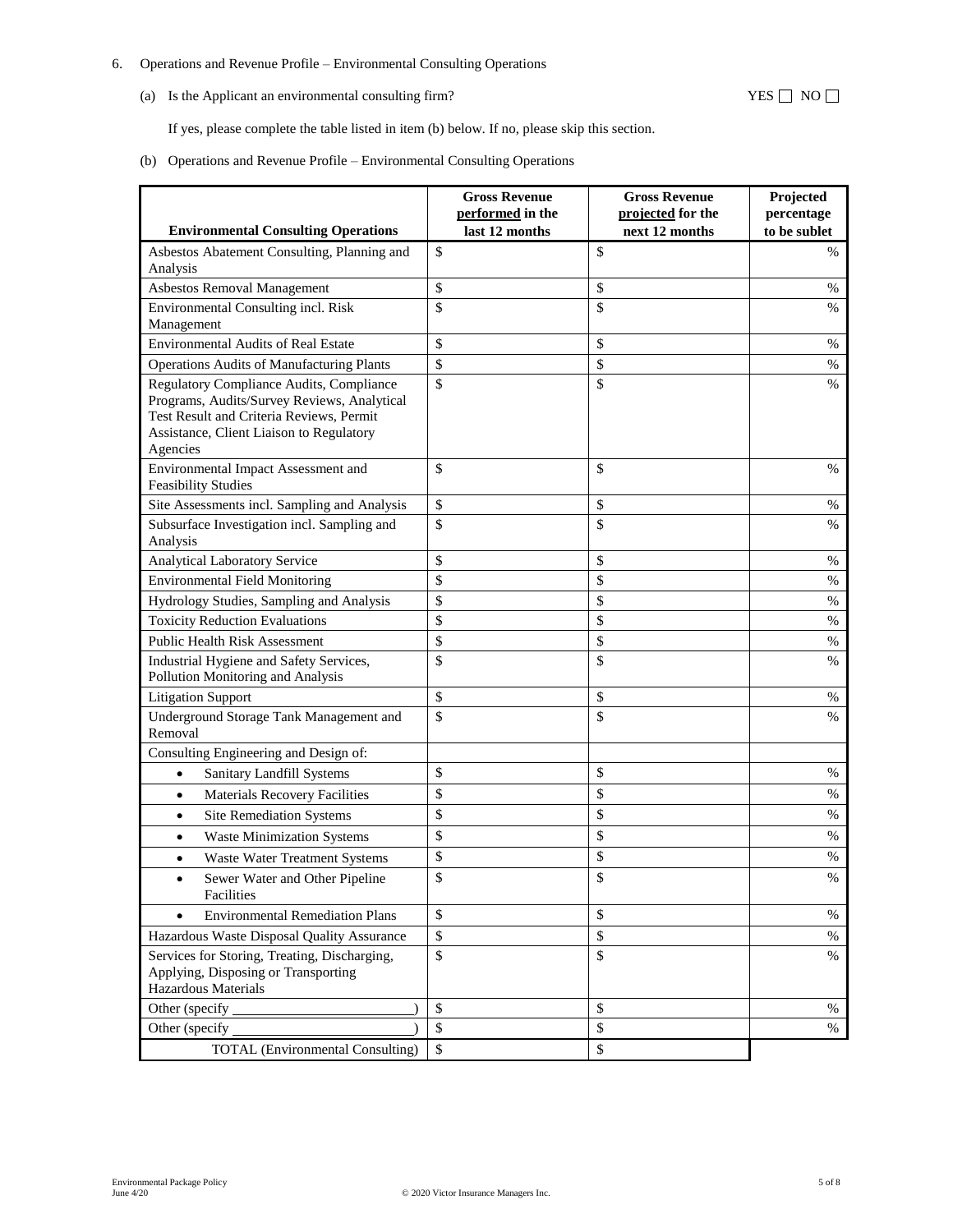1. Have any claims been previously made against the Applicant or reported under any other Pollution Liability, Commercial General Liability or Errors and Omissions policies? General Liability or Errors and Omissions policies?

| If yes, please provide details including (a) the date when the claim was made; (b) the date the incident, giving rise to the   |
|--------------------------------------------------------------------------------------------------------------------------------|
| claim, took place; (c) the nature of the claim; (d) the amount paid or estimated to be paid; (e) the coverage type (Pollution, |
| CGL or $E&O$ ; and (f) the current status.                                                                                     |

2. Is the Applicant aware of any fact, circumstance or situation which could result in a claim being made against the Applicant or any other person/entity for whom coverage is being sought? YES  $\Box$  NO  $\Box$ 

If yes, please provide details:

# **SECTION 5 – COMMERCIAL GENERAL LIABILITY INSURANCE**

| 1. | Check coverage if required:                                                                                         |                          |                                                                                                                                                                                                                                |                      |
|----|---------------------------------------------------------------------------------------------------------------------|--------------------------|--------------------------------------------------------------------------------------------------------------------------------------------------------------------------------------------------------------------------------|----------------------|
|    | Tenants' Legal Liability                                                                                            |                          | Limit: experience and the contract of the contract of the contract of the contract of the contract of the contract of the contract of the contract of the contract of the contract of the contract of the contract of the cont |                      |
|    | Non-owned Automobile                                                                                                |                          |                                                                                                                                                                                                                                |                      |
|    | <b>Employee Benefits Liability</b>                                                                                  |                          |                                                                                                                                                                                                                                |                      |
|    | Employer's Liability                                                                                                |                          |                                                                                                                                                                                                                                |                      |
|    | Forest Fire Fighting Expenses                                                                                       |                          | Limit: experience and the contract of the contract of the contract of the contract of the contract of the contract of the contract of the contract of the contract of the contract of the contract of the contract of the cont |                      |
| 2. | If non-owned automobile is required, please complete the following:                                                 |                          |                                                                                                                                                                                                                                |                      |
|    | Employees                                                                                                           |                          |                                                                                                                                                                                                                                | Number               |
|    | (a) Class A (employee using private passenger or commercial vehicle)                                                |                          |                                                                                                                                                                                                                                |                      |
|    | Class B (partner/officer)<br>(b)                                                                                    |                          |                                                                                                                                                                                                                                |                      |
|    | Class C (agent of insured)<br>(c)                                                                                   |                          |                                                                                                                                                                                                                                |                      |
| 3. |                                                                                                                     |                          |                                                                                                                                                                                                                                |                      |
|    |                                                                                                                     |                          |                                                                                                                                                                                                                                |                      |
| 5. | Does the Applicant own, charter, rent or lease any watercraft?                                                      |                          |                                                                                                                                                                                                                                | YES $\Box$ NO $\Box$ |
|    | If yes, please provide details on the type of watercraft, usage and if owned, chartered, rented or leased:          |                          |                                                                                                                                                                                                                                |                      |
| 6. | Please indicate if the Applicant engages in any of the following operations:                                        |                          |                                                                                                                                                                                                                                |                      |
|    | demolition or wrecking                                                                                              | $\Box$ use of explosives | $\Box$ excavation                                                                                                                                                                                                              | $\Box$ shoring       |
|    | raising or moving                                                                                                   | $\Box$ caisson work      | $\Box$ underpinning                                                                                                                                                                                                            | $\Box$ tunnelling    |
|    | welding/torch cutting (on/off premises), or any other operation that involves a heat process or application of heat |                          |                                                                                                                                                                                                                                |                      |
|    |                                                                                                                     |                          |                                                                                                                                                                                                                                |                      |
|    |                                                                                                                     |                          |                                                                                                                                                                                                                                |                      |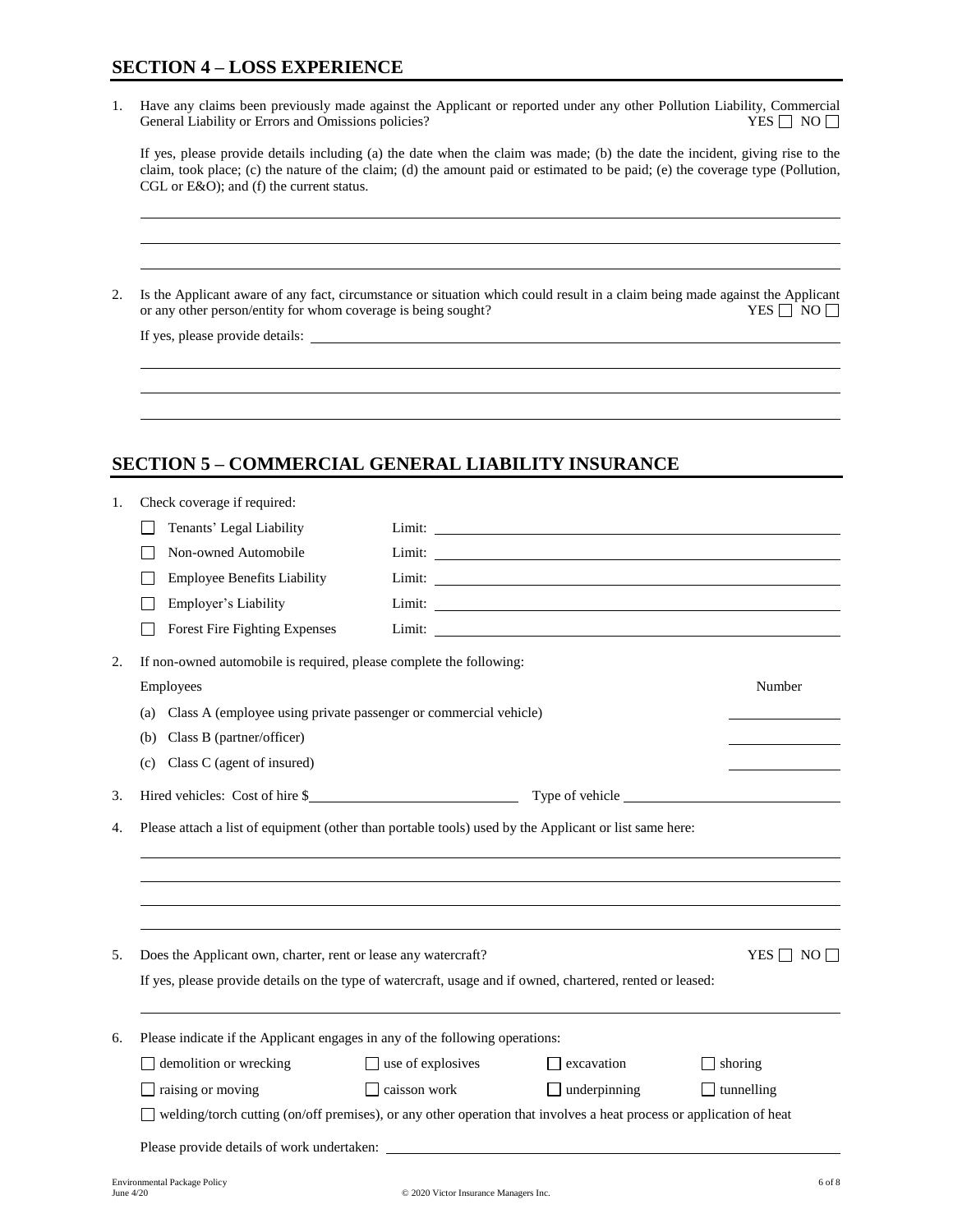| Does the Applicant engage in any operations at $\Box$ airport, $\Box$ mining, $\Box$ petrochemical or $\Box$ railway facilities? |  |
|----------------------------------------------------------------------------------------------------------------------------------|--|
| YES $\Box$ NO $\Box$                                                                                                             |  |
| If yes, please provide details of the work performed:                                                                            |  |

# **SECTION 6 – POLLUTION LIABILITY INSURANCE**

| 1. |     | Does the Applicant have a written Health and Safety Manual for all employees?                                                       | YES $\Box$ NO $\Box$ |  |  |
|----|-----|-------------------------------------------------------------------------------------------------------------------------------------|----------------------|--|--|
| 2. |     | Does the Applicant have a written Spill Prevention, Control and Containment Plan?                                                   | YES $\Box$ NO $\Box$ |  |  |
| 3. |     | What protocol is in place for the handling, temporary storage and protection from weather of waste materials at a job site?         |                      |  |  |
| 4. |     | Does the Applicant select or recommend storage, landfill or disposal locations for waste materials on behalf of the client?         | YES $\Box$ NO $\Box$ |  |  |
| 5. |     | Does the Applicant confirm that the location is licensed to accept the waste materials?                                             | YES $\Box$ NO $\Box$ |  |  |
| 6. |     | <b>Incidental Transit Information</b>                                                                                               |                      |  |  |
|    | (a) | Number of vehicles hauling contaminated materials? (i) 4,500 kg or less: _______ (ii) Over 4,500 kg: _____                          |                      |  |  |
|    | (b) |                                                                                                                                     |                      |  |  |
|    | (c) | How is the cargo transported? $\Box$ Container $\Box$ Bulk<br>Maximum radius of operations? ____________ km                         |                      |  |  |
|    | (d) | How often and for what types of projects does the Applicant assume responsibility for transportation?                               |                      |  |  |
|    | (e) | How often does the Applicant hire third party transportation companies to haul contaminated materials on the<br>Applicant's behalf? |                      |  |  |
|    | (f) | Does the Applicant have a Vehicle Maintenance Program in place for all vehicles?                                                    | $YES \Box NO \Box$   |  |  |
|    | (g) | Does the Applicant have an Automobile Safety and Training Program for all employees?                                                | YES $\Box$ NO $\Box$ |  |  |
|    | (h) | Does the Applicant obtain annual driver abstracts for all employees operating the Applicant's vehicles? YES $\Box$ NO $\Box$        |                      |  |  |
|    | (i) | Please identify any claims or incidents resulting from transported cargo in the last five years under any policy form:              |                      |  |  |
|    |     |                                                                                                                                     |                      |  |  |
|    |     |                                                                                                                                     |                      |  |  |
|    |     |                                                                                                                                     |                      |  |  |

#### **SECTION 7 – ERRORS AND OMISSIONS INSURANCE (Only complete this section if you require errors and omissions coverage.)**

1. Principal(s) Qualifications:

| <b>Name of Principal Registered</b> | <b>Education Degree</b> | Date and Place Acquired | <b>Years with Firm</b> |
|-------------------------------------|-------------------------|-------------------------|------------------------|
|                                     |                         |                         |                        |
|                                     |                         |                         |                        |
|                                     |                         |                         |                        |